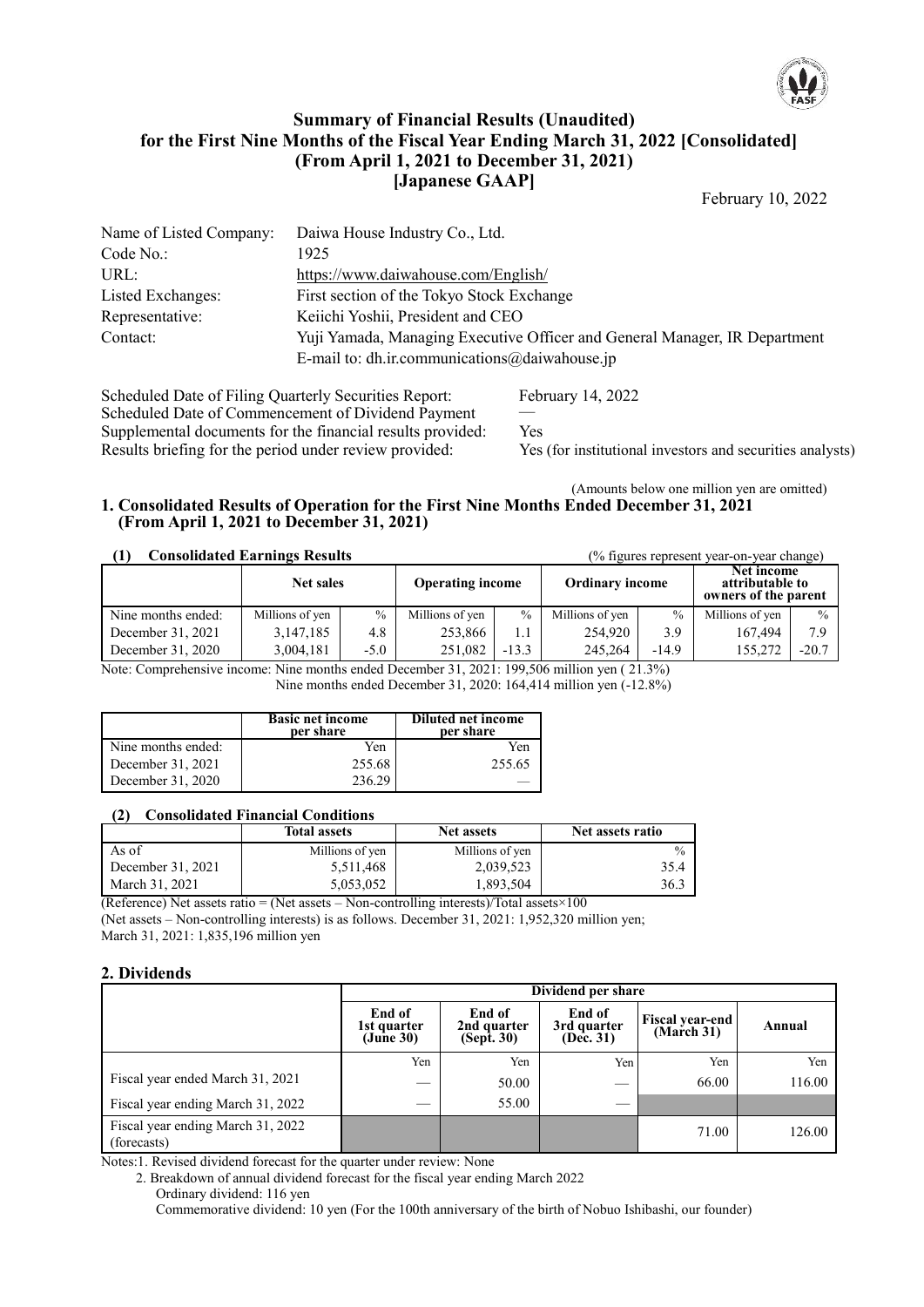**3. Consolidated Earnings Forecasts for the Fiscal Year Ending March 31, 2022 (From April 1, 2021 to March 31, 2022)** (% figures represent year-on-year change)

|                                      | <b>Net sales</b> |                  | <b>Operating income</b> |         | <b>Ordinary income</b> |        | Net income<br>attributable to owners<br>of the parent |               | <b>Basic net</b><br>income per<br>share |
|--------------------------------------|------------------|------------------|-------------------------|---------|------------------------|--------|-------------------------------------------------------|---------------|-----------------------------------------|
|                                      | Millions of yen  |                  | % Millions of yen       |         | % Millions of yen      |        | % Millions of yen                                     | $\frac{0}{0}$ | Yenl                                    |
| Fiscal year ending<br>March 31, 2022 | 4.300,000        | 4.2 <sup>1</sup> | 320,000                 | $-10.4$ | 316,000                | $-6.5$ | 215,000                                               | 10.2          | 328.15                                  |

(Note) Revised forecast for the quarter under review: None

#### **Notes:**

**(1) Changes in Significant Subsidiaries for the Fiscal Year under Review (This refers to changes in specified subsidiaries associated with changes in the scope of consolidation): Yes**

Addition: 1 Company name: CastleRock Communities LLC

Exclusion:  $-$ 

- **(2) Application of Accounting Methods Unique to the Preparation of the Quarterly Consolidated Financial Statements: None**
- **(3) Changes in Accounting Policies Applied, Changes in Accounting Estimates and Retrospective Restatement**
	- 1) Changes in accounting policies applied due to amendment of accounting standards: Yes
	- 2) Changes in accounting policies due to reasons other than 1): None
	- 3) Changes in accounting estimates: None
	- 4) Retrospective restatement: None

Note: Please refer to the section of "2. Consolidated Financial Statements and Main Notes (3) Notes (Changes in Accounting Policies)" of "the Attached Material" on page 10 for the details.

#### **(4) Number of Issued and Outstanding Shares (Common Stock)**

**1) Number of shares at the end of the period (including treasury stock)**

|                                                      | As of December 31, 2021         |  | 666,238,205 shares   As of March 31, 2021 | 666,238,205 shares |  |  |  |  |
|------------------------------------------------------|---------------------------------|--|-------------------------------------------|--------------------|--|--|--|--|
| 2) Number of treasury stock at the end of the period |                                 |  |                                           |                    |  |  |  |  |
|                                                      | $\vert$ As of December 31, 2021 |  | 10,741,658 shares   As of March 31, 2021  | 12,000,589 shares  |  |  |  |  |

### **3) Average number of shares during the period**

| N <sub>ine</sub> months ended | 655,090,879 shares | N <sub>1</sub> months ended |                    |
|-------------------------------|--------------------|-----------------------------|--------------------|
| December 31. 2021             |                    | December 31, 2020           | 657,116,248 shares |

### **\* This financial results report is not required to be audited by certified public accountants or audit corporations**

#### **\* Remarks on appropriate use of forecasted results of operation and other special matters**

#### **(Notes regarding forward-looking statements)**

Consolidated earnings forecasts are based on assumptions in light of the information available as of the date of announcement of this material and the factors of uncertainty that may possibly impact the future results of operation. These statements do not mean that the Company pledges to realize such statements. Actual results may differ significantly from those presented herein as a consequence of numerous factors such as the financial market, economic conditions, competitor situations and fluctuations in land prices.

Please refer to the section of "1. Qualitative Information Regarding Consolidated Results for the Period under Review (3) Explanation regarding forecasts, such as of future business performance figures" of "the Attached Material" on page 5 for the suppositions that form the assumptions for earnings forecasts.

#### **(Obtaining supplementary explanatory materials)**

The Company plans to hold a briefing for institutional investors and securities analysts on February 10, 2022. Relevant financial statements to be handed out at the briefing will be posted on our official website at the same time.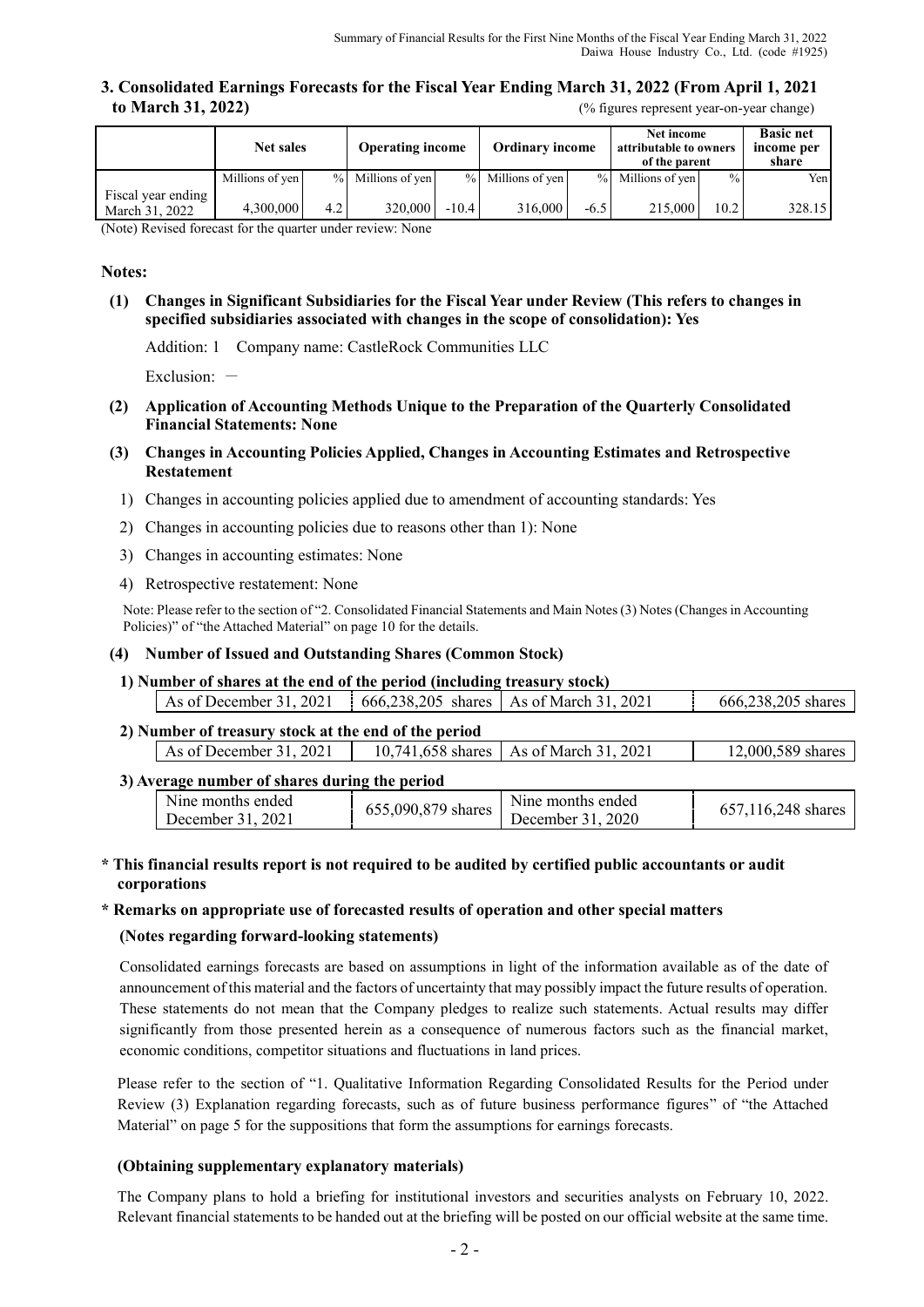# **Contents of the Attached Material**

| 1. Qualitative Information Regarding Consolidated Results for the Period under Review 4 |  |
|-----------------------------------------------------------------------------------------|--|
|                                                                                         |  |
|                                                                                         |  |
|                                                                                         |  |
|                                                                                         |  |
|                                                                                         |  |
|                                                                                         |  |
|                                                                                         |  |
|                                                                                         |  |
|                                                                                         |  |
|                                                                                         |  |
|                                                                                         |  |
|                                                                                         |  |
|                                                                                         |  |
|                                                                                         |  |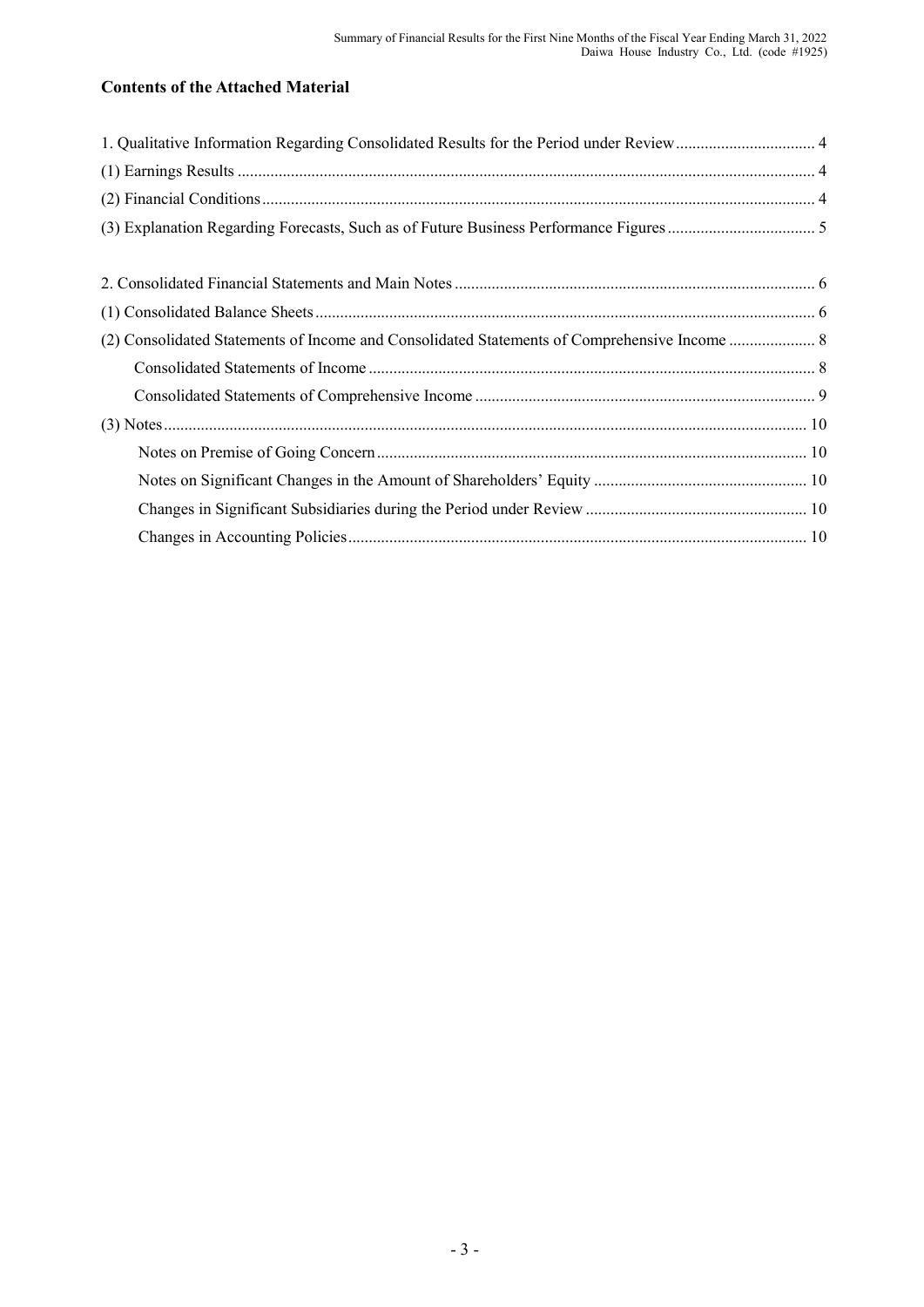## **1. Qualitative Information Regarding Consolidated Results for the Period under Review**

# **(1) Earnings Results**

During the first nine-month period under review, the Japanese economy saw some signs of improvement in its environment as foot traffic increased and personal consumption picked up after the government lifted at the end of September 2021 the state of emergency declaration and the priority measures to prevent the spread of disease and other matters that had covered the nation. On the other hand, the number of new positive cases of new infectious variants has increased significantly, and it is expected that the full-fledged recovery process will take time. In the global economy as well, there is a risk of new variants that are posing threats to economic recovery, and the future remains uncertain due to inflationary pressures continuing to rise due to supply chain disruptions and rising raw material prices.

In the domestic housing market, interest in housing acquisition has increased against the backdrop of the implementation of housing acquisition support measures and changes in lifestyles, and a yearon-year increase in new construction starts continued in the categories of both owner-occupied houses and rental houses. In the general construction market, although the total floor area of new construction starts by use decreased in the category of stores, the figure increased year on year in the categories of offices, factories, and warehouses.

Amid this operating environment, the Group entered the final year of the Group's Six Medium-Term Management Plan, a three-year plan launched in the fiscal year 2019. In order to take a step toward a new stage of growth, we reorganized our structure and adopted a business division-based system in April 2021. Under this system, we handed authority over to division heads and put the Group companies under the control of the division most pertinent to their respective business lines. By doing so, we have set up an organizational structure where we are able to enhance risk management systems suited to the nature of our businesses, while offering value-added services to customers throughout the value chain. With this system in place, we implemented various measures intended to realize "maintaining a good balance between vigorous growth and stability".

As a result, the Daiwa House Group recorded consolidated net sales of 3,147,185 million yen (+4.8% year on year) for the first nine-month of the fiscal year ending March 2022. Operating income came to 253,866 million yen (+1.1% year on year), ordinary income came to 254,920 million yen (+3.9% year on year), while net income attributable to owners of the parent amounted to 167,494 million yen (+7.9% year on year).

It should be noted that, in the press release titled Notice Concerning Inadequate Work Experience Criteria for Qualifications Tests dated December 18, 2019, we announced that some of our employees had taken operation and management engineer skills qualifications (hereinafter "the Qualifications") tests and acquired the Qualifications while lacking the prescribed work experience, and that some employees with off-specification work experience criteria had been assigned as on-site engineers. In relation to this incident, we received instructions under Article 28, paragraph (1) of the Construction Business Act, and business suspension penalties for the electrical construction and the plumbing businesses (for 22 days from December 2, 2021) pursuant to paragraph (3) of the same Article of the said Act, both of which were rendered by Kinki Regional Development Bureau of the Ministry of Land, Infrastructure, Transport and Tourism on November 17, 2021. We have been working intensively to implement the recurrence prevention measures announced in December 2019. Solemnly accepting the orders rendered this time, the entire company will continue its efforts to restore confidence in the company.

# **(2) Financial Conditions**

Total assets as of the end of the consolidated nine-month reporting period amounted to 5,511,468 million yen, an increase of 458,415 million yen compared with 5,053,052 million yen in total assets at the end of the previous consolidated fiscal year. This was mainly due to an increase in inventory assets accompanying the acquisition of real estate for sale in Single-Family Houses Business and Condominiums Business.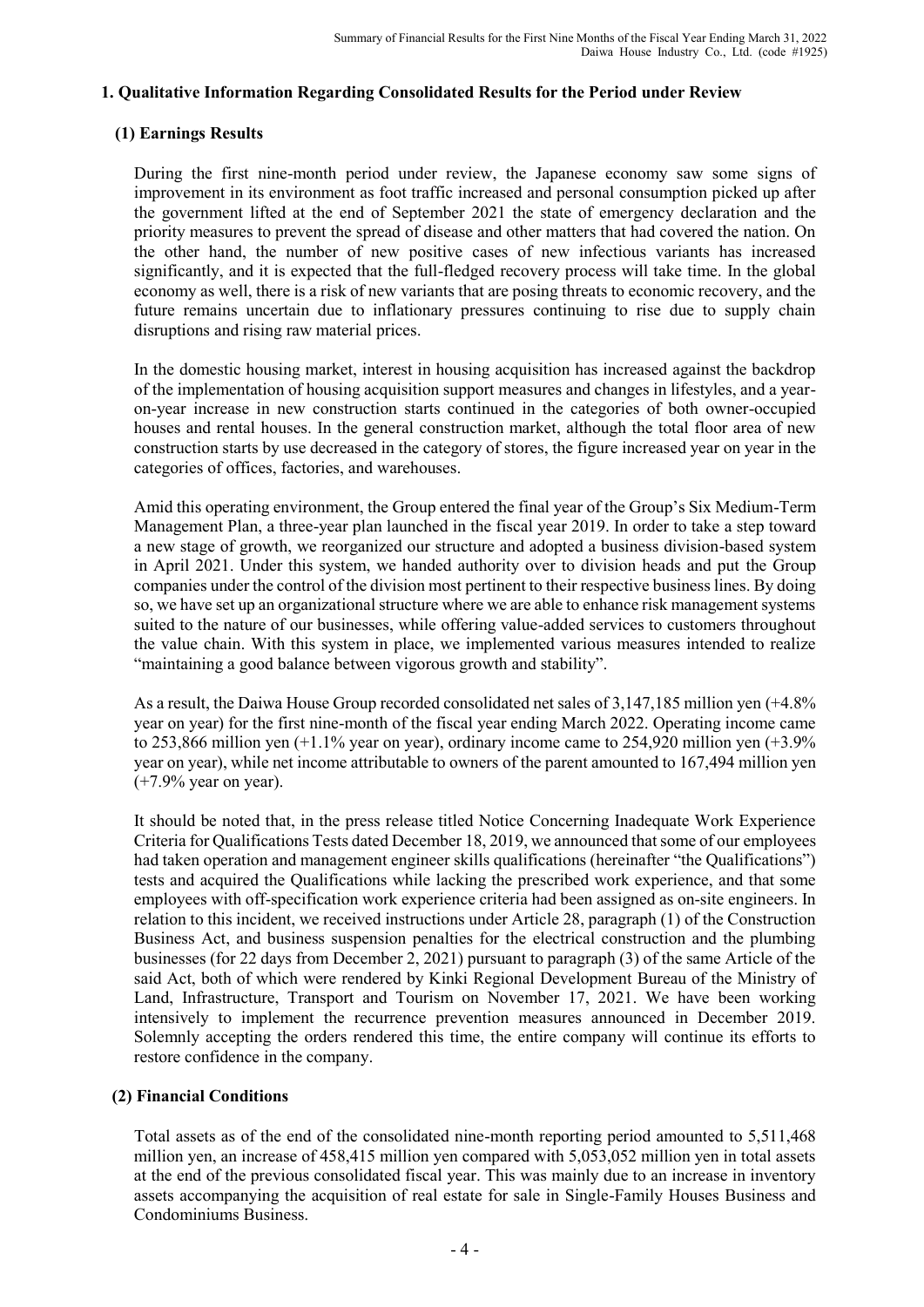Total liabilities as of the end of the consolidated nine-month reporting period amounted to 3,471,944 million yen, an increase of 312,396 million yen compared with 3,159,548 million yen in total liabilities at the end of the previous consolidated fiscal year. The principal reason for this was the issuance of bank borrowings, as well as commercial papers and corporate bonds, to raise funds for the acquisition of inventory assets and other purposes.

Total net assets as of the end of the consolidated nine-month reporting period amounted to 2,039,523 million yen, an increase of 146,019 million yen compared with 1,893,504 million yen in total net assets at the end of the previous consolidated fiscal year. This was mainly due to the recording of a net income attributable to owners of the parent in the amount of 167,494 million yen, despite the payment of dividends to shareholders in the amount of 79,239 million yen. At the end of the term under review, these results were 1,600,448 million yen in interest-bearing liabilities excluding lease obligations among others, and a debt-equity ratio of 0.82 times. After taking the hybrid financing into account, the debt-equity ratio came to 0.71 times\*.

\* The debt-equity ratio was calculated by taking into account the equity credit of 50 percent employed in establishing the Company's credit rating for the 150 billion yen of publicly offered hybrid bonds (subordinated bonds) issued in September 2019 and 100 billion yen of hybrid loans (subordinated loans) procured in October 2020.

# **(3) Explanation Regarding Forecasts, Such as of Future Business Performance Figures**

Regarding consolidated business performance forecasts for the term ending March 31, 2022, the forecasts issued on May 14, 2021 remain unchanged.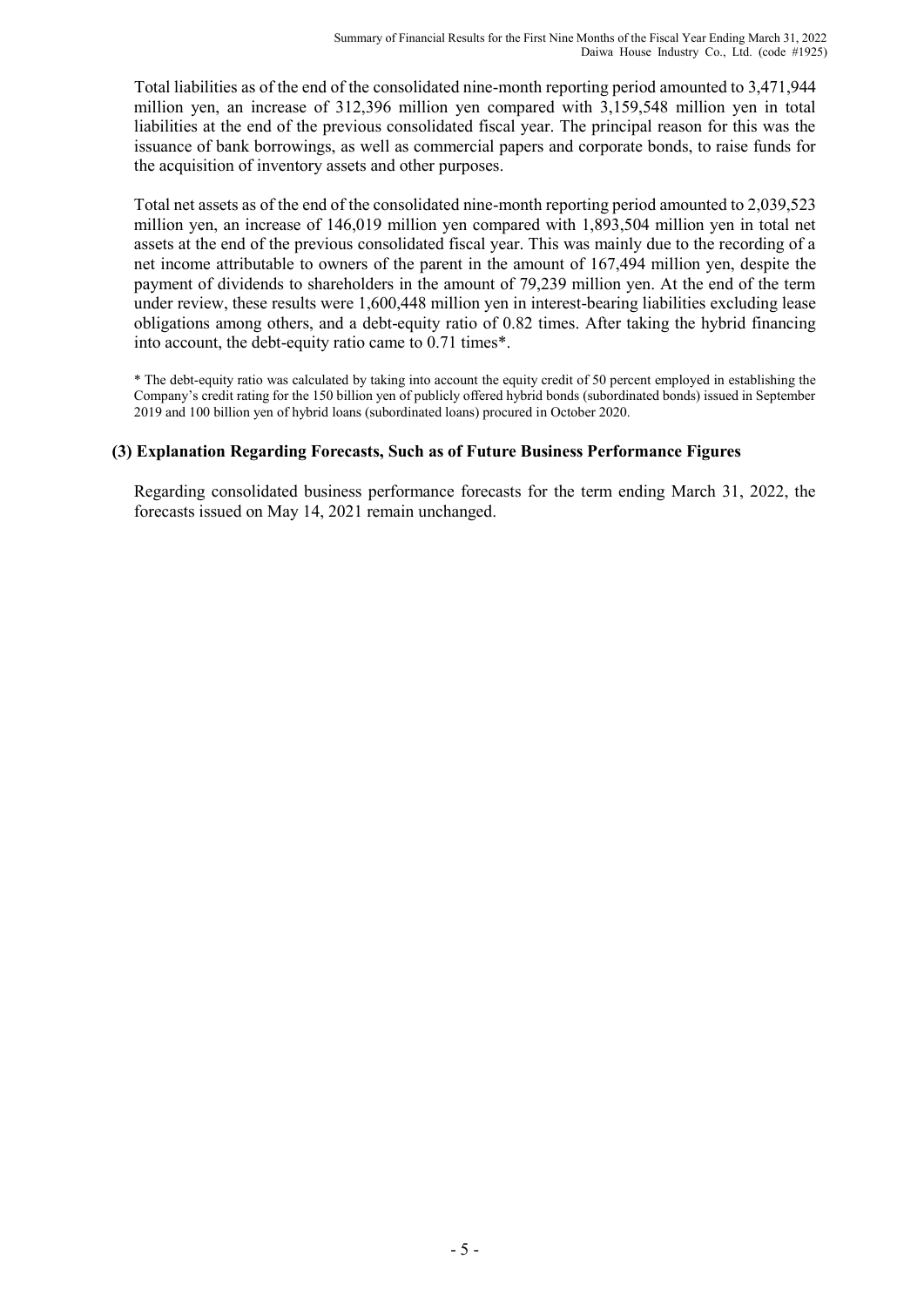# **2. Consolidated Financial Statements and Main Notes**

# **(1) Consolidated Balance Sheets**

|                                                                                  |                      | (Millions of yen)       |
|----------------------------------------------------------------------------------|----------------------|-------------------------|
|                                                                                  | As of March 31, 2021 | As of December 31, 2021 |
| Assets                                                                           |                      |                         |
| Current assets                                                                   |                      |                         |
| Cash and deposits                                                                | 425,980              | 421,249                 |
| Notes and accounts receivable from completed<br>construction contracts and other | 401,314              | 448,652                 |
| Mortgage notes receivable held for sale                                          | 29,088               | 22,107                  |
| Short-term investment securities                                                 | 550                  | 5,367                   |
| Costs on uncompleted construction contracts                                      | 46,866               | 51,129                  |
| Real estate for sale                                                             | 852,678              | 962,581                 |
| Real estate for sale in process                                                  | 237,659              | 442,087                 |
| Land for development                                                             | 3,421                | 2,289                   |
| Merchandise and finished goods                                                   | 17,356               | 18,670                  |
| Work in process                                                                  | 8,073                | 10,746                  |
| Raw materials and supplies                                                       | 7,557                | 8,728                   |
| Other                                                                            | 337,499              | 334,594                 |
| Allowance for doubtful accounts                                                  | $-13,682$            | $-15,105$               |
| Total current assets                                                             | 2,354,364            | 2,713,099               |
| Noncurrent assets                                                                |                      |                         |
| Property, plant and equipment                                                    |                      |                         |
| Buildings and structures                                                         | 1,164,230            | 1,267,166               |
| Accumulated depreciation                                                         | $-510,841$           | $-547,670$              |
| Buildings and structures, net                                                    | 653,389              | 719,496                 |
| Land                                                                             | 870,822              | 855,338                 |
| Other                                                                            | 504,170              | 539,486                 |
| Accumulated depreciation                                                         | $-169,535$           | $-181,797$              |
| Other, net                                                                       | 334,635              | 357,689                 |
| Total property, plant and equipment                                              | 1,858,847            | 1,932,524               |
| Intangible assets                                                                |                      |                         |
| Goodwill                                                                         | 74,046               | 97,449                  |
| Other                                                                            | 61,578               | 74,276                  |
| Total intangible assets                                                          | 135,625              | 171,726                 |
| Investments and other assets                                                     |                      |                         |
| Investment securities                                                            | 231,490              | 238,345                 |
| Lease and guarantee deposits                                                     | 251,358              | 251,173                 |
| Other                                                                            | 223,191              | 206,332                 |
| Allowance for doubtful accounts                                                  | $-1,825$             | $-1,734$                |
| Total investments and other assets                                               | 704,214              | 694,117                 |
| Total noncurrent assets                                                          | 2,698,687            | 2,798,368               |
| Total assets                                                                     | 5,053,052            | 5,511,468               |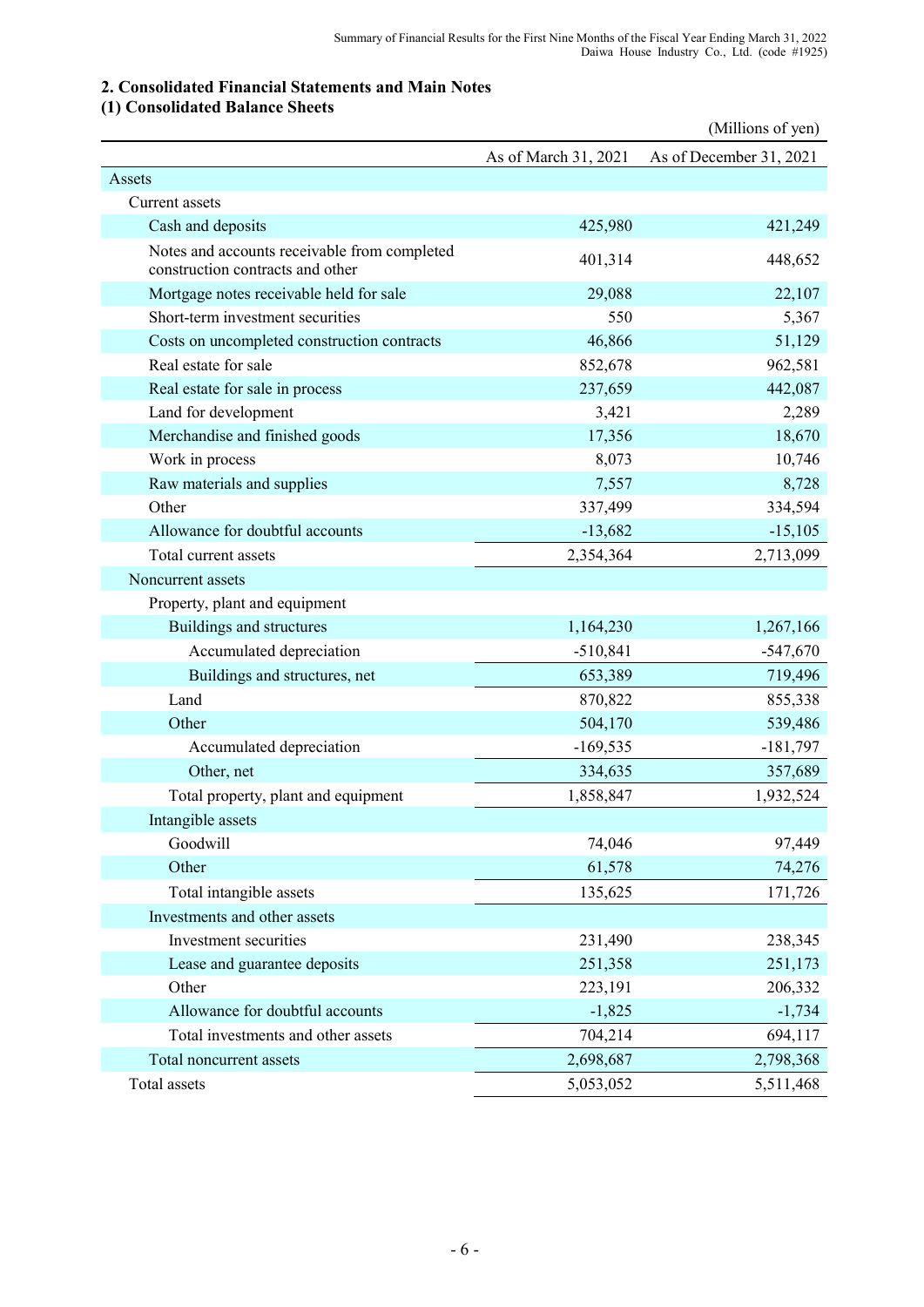(Millions of yen) As of March 31, 2021 As of December 31, 2021 Liabilities Current liabilities Notes and accounts payable for construction contracts and other 280,747<br>contracts and other 280,747 Short-term loans payable 124,584 246,147 Current portion of bonds payable 40,000 15,000 Current portion of long-term loans payable 46,700 90,711 Commercial papers liabilities - 80,000 Income taxes payable  $57,093$  30,918 Advances received 175,978 219,799 Advances received on uncompleted construction  $\frac{113,186}{2}$  113,186 135,254 Provision for bonuses 53,276 30,114 Provision for warranties for completed The resistential construction 7,196 Asset retirement obligations 2,568 2,273 Other 362,074 332,801 Total current liabilities 1,278,858 1,470,966 Noncurrent liabilities Bonds payable 383,000 418,000 418,000 418,000 418,000 418,000 418,000 418,000 418,000 418,000 418,000 418,000 418,000 418,000 418,000 418,000 418,000 418,000 418,000 418,000 418,000 418,000 418,000 418,000 418,000 418,000 Long-term loans payable 677,700 677,700 747,688 Long-term lease and guarantee deposited 284,946 288,196 Net defined benefit liability 246,059 245,490 Asset retirement obligations 53,784 55,750 Other 235,197 245,851 Total noncurrent liabilities 1,880,689 2,000,977 Total liabilities 3,159,548 3,471,944 Net assets Shareholders' equity Capital stock 161,699 161,699 161,699 161,699 161,699 161,699 161,699 161,699 161,699 161,699 161,699 161,699 161,699 161,699 161,699 161,699 161,699 161,699 161,699 161,699 161,699 161,699 161,699 161,699 161,699 161,699 Capital surplus 304,595 301,860 Retained earnings 1,339,558 1,429,729 Treasury stock -33,019 -29,552 Total shareholders' equity 1,772,834 1,863,735 Accumulated other comprehensive income Valuation difference on available-for-sale securities 65,166 contains to the same contains to the securities 65,166 Deferred gains or losses on hedges 10 8 Revaluation reserve for land 10,624 10,517 Foreign currency translation adjustment  $-7,677$  12,891 Total accumulated other comprehensive income 62,361 88,584 Subscription rights to shares 91 20 Non-controlling interests 58,216 87,182 Total net assets 2,039,523 1,893,504 2,039,523 Total liabilities and net assets 5,053,052 5,511,468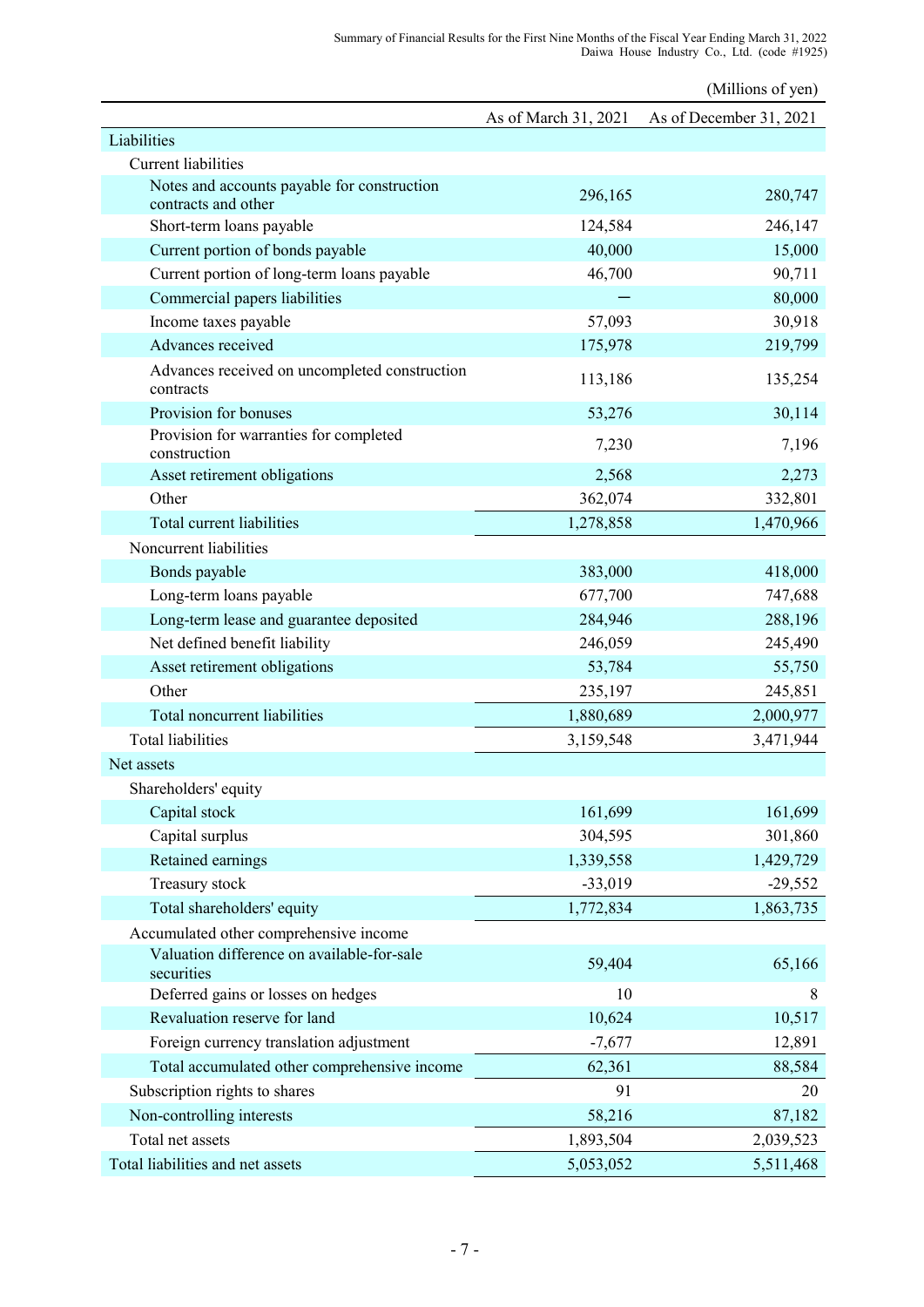# **(2) Consolidated Statements of Income and Consolidated Statements of Comprehensive Income (Consolidated Statements of Income)**

|                                                         |                       | (Millions of yen)     |
|---------------------------------------------------------|-----------------------|-----------------------|
|                                                         | Nine months ended     | Nine months ended     |
|                                                         | December 31, 2020     | December 31, 2021     |
|                                                         | (From April 1, 2020   | (From April 1, 2021   |
|                                                         | to December 31, 2020) | to December 31, 2021) |
| Net sales                                               | 3,004,181             | 3, 147, 185           |
| Cost of sales                                           | 2,399,780             | 2,521,849             |
| Gross profit                                            | 604,401               | 625,335               |
| Selling, general and administrative expenses            | 353,318               | 371,468               |
| Operating income                                        | 251,082               | 253,866               |
| Non-operating income                                    |                       |                       |
| Interest income                                         | 1,787                 | 2,216                 |
| Dividends income                                        | 4,124                 | 4,338                 |
| Equity in earnings of affiliates                        |                       | 2,093                 |
| Miscellaneous income                                    | 8,004                 | 10,853                |
| Total non-operating income                              | 13,915                | 19,501                |
| Non-operating expenses                                  |                       |                       |
| Interest expenses                                       | 7,381                 | 9,494                 |
| Taxes and dues                                          | 1,084                 | 1,115                 |
| Equity in losses of affiliates                          | 427                   |                       |
| Provision of allowance for doubtful accounts            | 3,915                 | 823                   |
| Miscellaneous expenses                                  | 6,924                 | 7,013                 |
| Total non-operating expenses                            | 19,733                | 18,447                |
| Ordinary income                                         | 245,264               | 254,920               |
| Extraordinary income                                    |                       |                       |
| Gain on sales of noncurrent assets                      | 586                   | 2,123                 |
| Gain on sales of investment securities                  | 338                   | 1,294                 |
| Gain on change in equity                                | 428                   |                       |
| Gain on step acquisitions                               |                       | 3,907                 |
| Subsidy income related to COVID-19                      | 1,871                 | 379                   |
| Total extraordinary income                              | 3,225                 | 7,704                 |
| <b>Extraordinary losses</b>                             |                       |                       |
| Loss on sales of noncurrent assets                      | 145                   | 383                   |
| Loss on retirement of noncurrent assets                 | 784                   | 614                   |
| Impairment loss                                         | 360                   | 858                   |
| Loss on sales of investment securities                  | $\theta$              |                       |
| Loss on valuation of investment securities              | 425                   | 70                    |
| Loss on sales of stocks of subsidiaries and affiliates  |                       | 763                   |
| Loss on sales of investments in capital of subsidiaries |                       | 593                   |
| and affiliates                                          |                       |                       |
| Loss on COVID-19                                        | 7,561                 | 1,152                 |
| Special retirement benefit expenses                     |                       | 2,177                 |
| Other                                                   |                       | $\mathbf{0}$          |
| Total extraordinary losses                              | 9,278                 | 6,614                 |
| Income before income taxes                              | 239,212               | 256,010               |
| Income taxes-current                                    | 71,612                | 80,546                |
| Income taxes-deferred                                   | 10,090                | 4,875                 |
| Total income taxes                                      | 81,702                | 85,421                |
| Net income                                              | 157,509               | 170,589               |
| Net income attributable to non-controlling interests    | 2,236                 | 3,094                 |
| Net income attributable to owners of the parent         | 155,272               | 167,494               |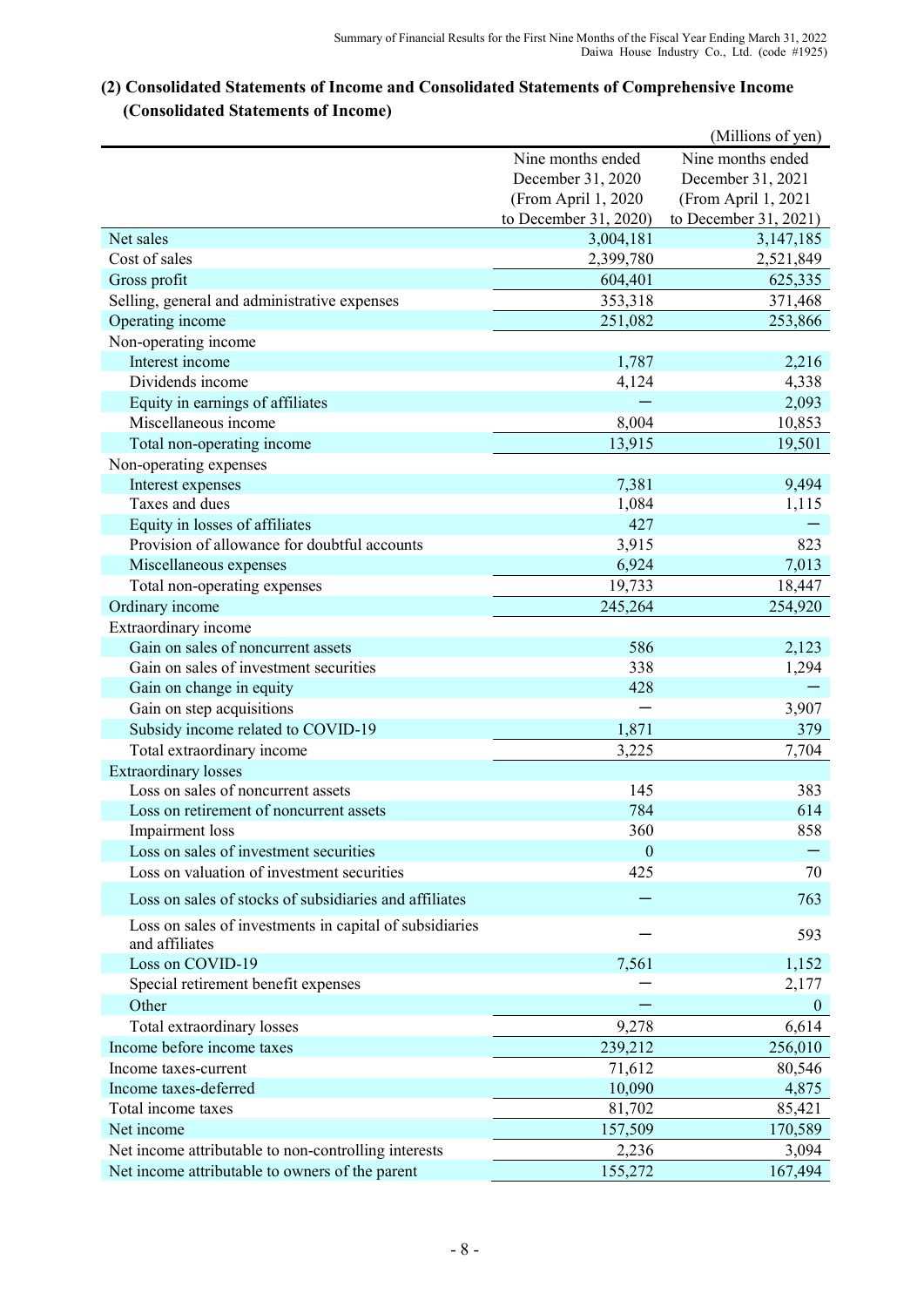# (Millions of yen) Nine months ended Nine months ended December 31, 2020 December 31, 2021 (From April 1, 2020 (From April 1, 2021 to December 31, 2020) to December 31, 2021) Net income 157,509 170,589 Other comprehensive income Valuation difference on available-for-sale securities 16,216 5,767 Deferred gains or losses on hedges -50 -1 Revaluation reserve for land 15 Foreign currency translation adjustment -8,308 21,934 Share of other comprehensive income of associates accounted for using equity method  $1,201$ <br>accounted for using equity method Total other comprehensive income 6,905 28,917 Comprehensive income 164,414 199,506 (Comprehensive income attributable to) Comprehensive income attributable to owners of the parent 163,448 193,839 Comprehensive income attributable to non-controlling Examplements media and another to hen controlling 965 5,667

#### **(Consolidated Statements of Comprehensive Income)**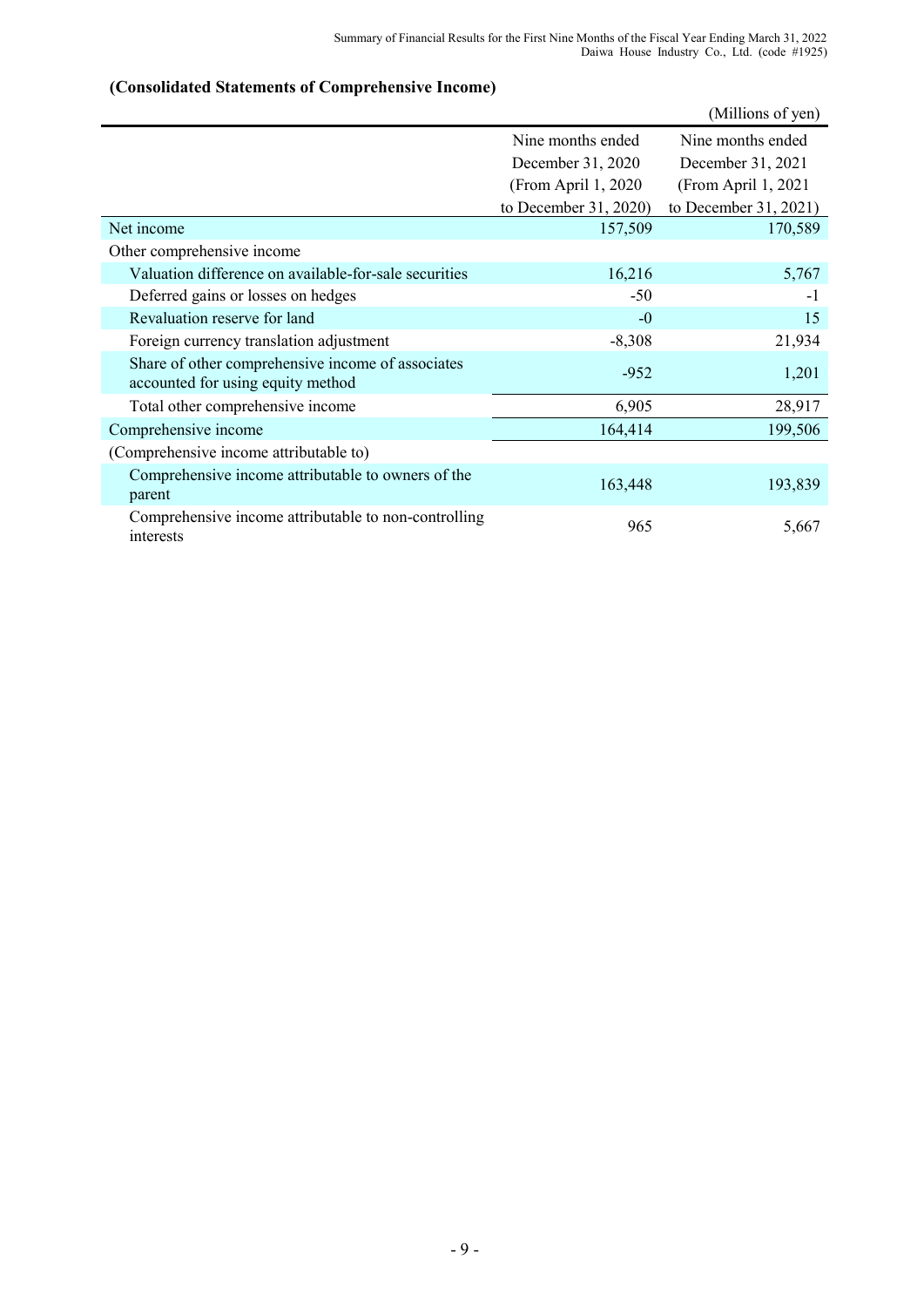## **(3) Notes**

## **Notes on Premise of Going Concern**

No items to report.

## **Notes on Significant Changes in the Amount of Shareholders' Equity**

No items to report.

## **Changes in Significant Subsidiaries during the Period under Review**

CastleRock Communities LLC, in which we newly acquired an equity interest, has been included in the scope of consolidation with effect from the second-quarter period.

## **Changes in Accounting Policies**

The adoption of the Accounting Standard for Revenue Recognition

The Accounting Standard for Revenue Recognition (ASBJ Statement No.29, March 31, 2020) and other standards have been applied from the beginning of the current first quarter. As a result, revenue is recognized at an amount that we expect to receive in exchange for promised goods or services to a customer when control of the goods or services transfers to the customer.

In the application of the Accounting Standard for Revenue Recognition and other standards, we elected to apply the transitional measures set forth in the proviso of Paragraph 84 of the Accounting Standard for Revenue Recognition, thereby the cumulative effect of retrospectively applying the new accounting standard for the periods prior to the beginning of the current first quarter is added to or subtracted from retained earnings at the beginning of the current first quarter, and the new accounting standard is applied from the beginning balance of the period. However, in accordance with the methods stipulated in Paragraph 86 of the Accounting Standard for Revenue Recognition, the new accounting standard is not retrospectively applied to the contracts if almost all revenue arising from them was recognized prior to the beginning of the current first quarter under the previous accounting methods. In addition, we elected to apply a method stipulated as the alternate (1) in Paragraph 86 of the Accounting Standard for Revenue Recognition, thereby modifications to the contracts that had been made prior to the beginning of the current first quarter were accounted for based on terms and conditions that reflect all the modifications, and the resulting cumulative effect is added to or subtracted from retained earnings at the beginning of the current first quarter.

This change will have a minimal effect on the consolidated financial statement for the current third quarter period in question.

The adoption of the Accounting Standard for Fair Value Measurement

The Accounting Standard for Fair Value Measurement (ASBJ Statement No.30, July 4, 2019) and other standards have been applied from the beginning of the current first quarter. As a result, pursuant to transitional measures set forth in Paragraph 19 of the Accounting Standard for Fair Value Measurement and in Paragraph 44-2 of the Accounting Standard for Financial Instruments (ASBJ Statement No.10, July 4, 2019), new accounting policies stipulated by the Accounting Standard for Fair Value Measurement and other standards are applied prospectively. Due to the application, fair values of available-for-sale securities with market prices at the end of the reporting period are presented in the amounts calculated based on the market prices as of the same date, which were previously calculated based on the average of the market prices for the month before the end of the period.

In addition, for securities other than corporate bonds and other bonds, which had been regarded as